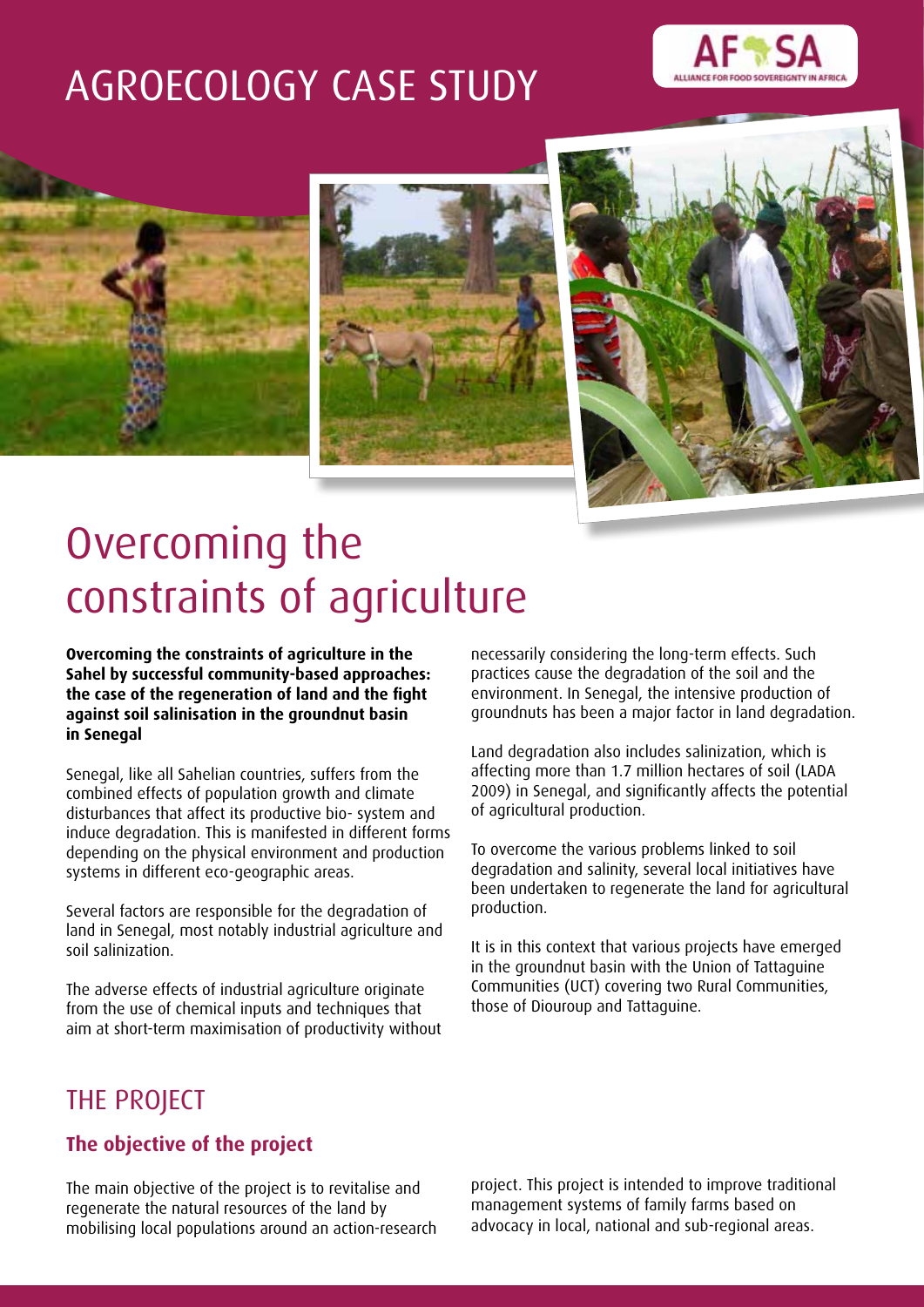## **Solutions offered by the project**

The solutions offered by the project are evident at three levels:

#### **1. Restore and maintain soil fertility:**

- Training of producers on agroecological production techniques:
- Use of organic materials in fields (household waste, compost etc.);
- Reforestation of the following fertilising species: "Kadd", "Leucaena," "Dimb", "Rônier", "Filao" etc.;
- Assisted natural regeneration.

#### **2. Curb land salinization:**

- Creation of anti-salt dykes (using cement and mud);
- Planting salt-tolerant species such as "Niaouli";
- Provision of organic matter.

#### **3. Fight against deforestation:**

- Reforestation of fields and sacred forests;
- Training on assisted natural regeneration;
- Establishment of local conventions for natural resource management.

## **Location and duration of the project**

The project is located in Senegal in the region of Fatick, specifically in the municipalities of Diouroup and Tattaguine. It covers the period from 2011 to 2015.

#### **Intervention strategy**

The strategy consisted of organising training / awareness creation through Farmer Field Schools in five villages where farmers test and compare two or three practices (e.g. manure plots / control plots). Exchange visits between farmer organisations and workshops on sharing the results with local elected officials and technicians were also implemented.

In terms of human resources, the project has the support of nine facilitators, two technicians and a project manager.



*A coordination visit to farmers*



*Selection of millet seeds, Dioral*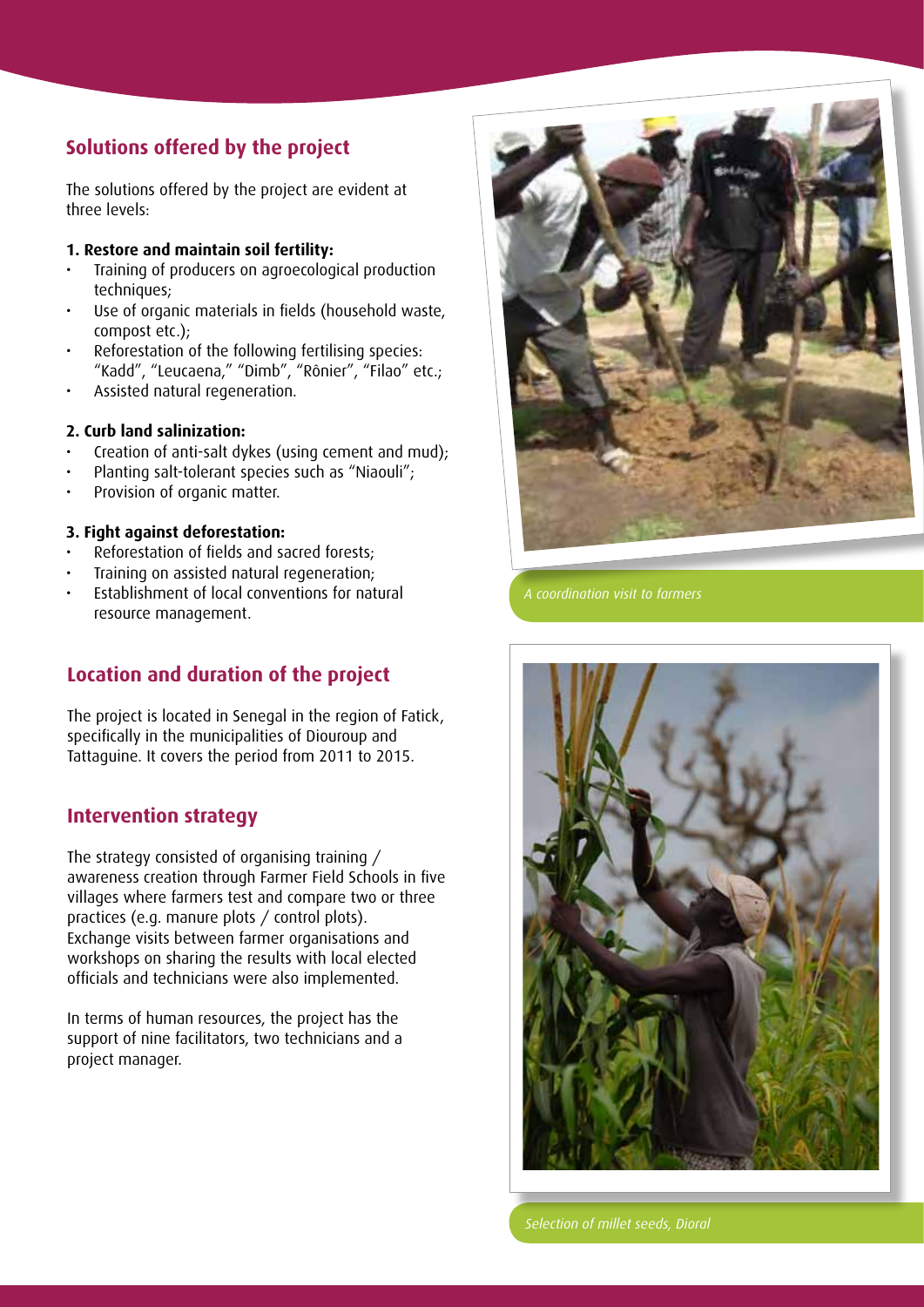#### **Results achieved**

Among the 140 trained producers, over 60 women have adopted the rice intensification method.

Yields on plots treated with semi-composted cow manure are on average 30% higher than those of the control plots.

#### **Mariam Ndiaye, farmer of the region and beneficiary of the initiative, commented:**

"Since the advent of the project, we are relieved. The lands on which it was impossible to grow are now being used. I have practiced rice production for a long time and my yields have never been so abundant. I thank the good Lord. "



Since 2011, villagers have reforested over 30 hectares of fertilising species in communal and individual areas. The mayor of Diouroup embarked on a project of recovery of household waste. Two schools have strengthened their environmental education programs.